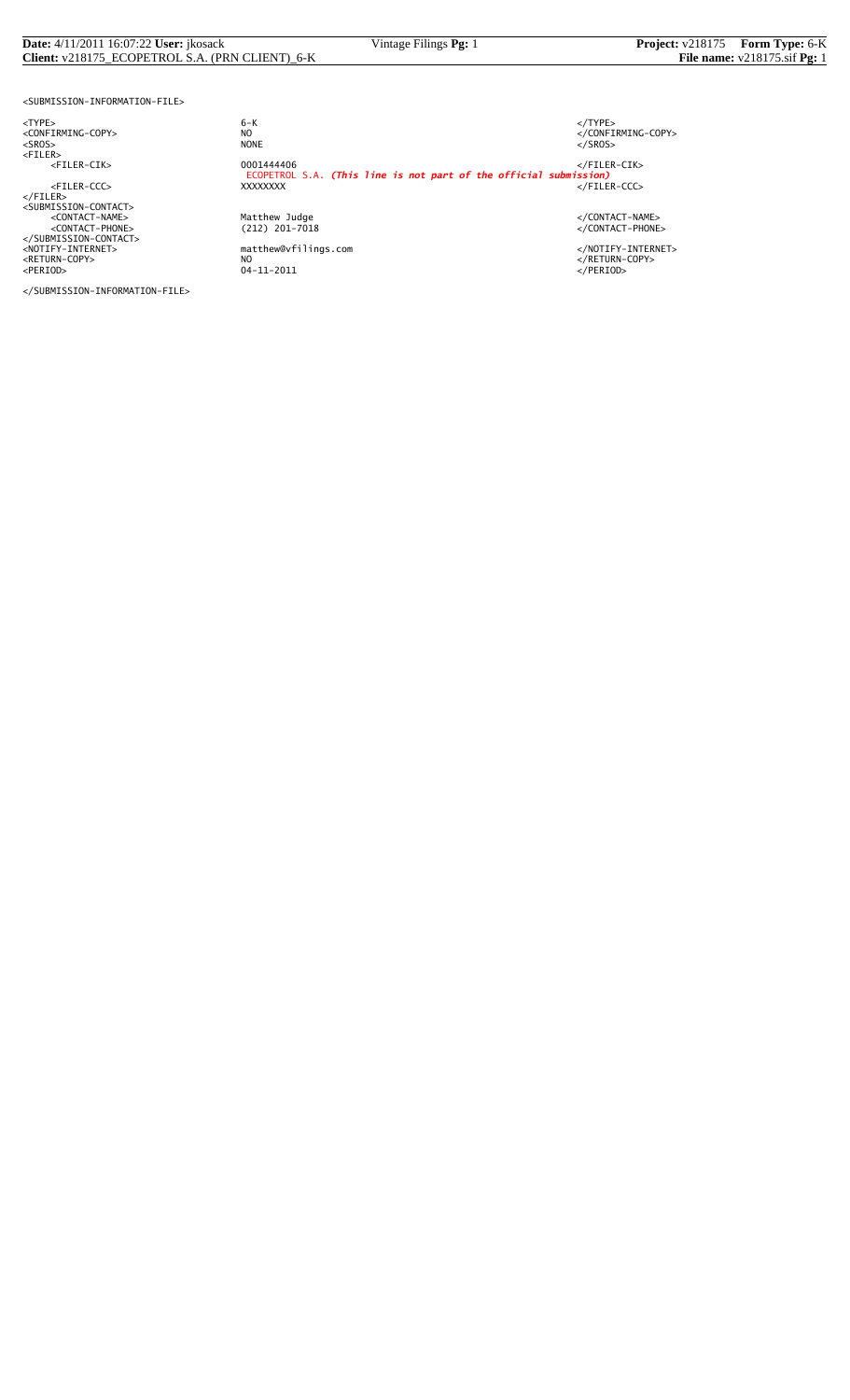#### **SECURITIES AND EXCHANGE COMMISSION Washington, D.C. 20549**

 $\overline{a}$ 

 $\overline{a}$ 

 $\overline{a}$ 

 $\overline{a}$ 

 $\overline{a}$ 

**FORM 6-K REPORT OF FOREIGN PRIVATE ISSUER PURSUANT TO RULE 13a-16 OR 15d-16 OF THE SECURITIES EXCHANGE ACT OF 1934**

April 2011

Commission File Number: 333-153452

**ECOPETROL S.A.**

*(Exact name of registrant as specified in its Charter)*

Carrera 7 No. 37 – 69 BOGOTA – COLOMBIA *(Address of registrant's principal executive offices)*

Indicate by check mark whether the registrant files or will file annual reports under cover Form 20-F or Form 40-F.

Form 20-F  $\boxtimes$  Form 40-F  $\Box$ 

Indicate by check mark if the registrant is submitting the Form 6-K in paper as permitted by Regulation S-T Rule 101(b)(1):

Yes □ No ⊠

Indicate by check mark if the registrant is submitting the Form 6-K in paper as permitted by Regulation S-T Rule 101(b)(7):

 $Yes$   $\Box$  No  $\boxtimes$ 

Indicate by check mark whether by furnishing the information contained in this Form, the registrant is also thereby furnishing the information to the Commission pursuant to Rule 12g3-2(b) under the Securities Exchange Act of 1934.

 $Yes$   $\square$  No  $\boxtimes$ 

If "Yes" is marked, indicate below the file number assigned to the registrant in connection with Rule  $12g3-2(b)$ : 82- $N/A$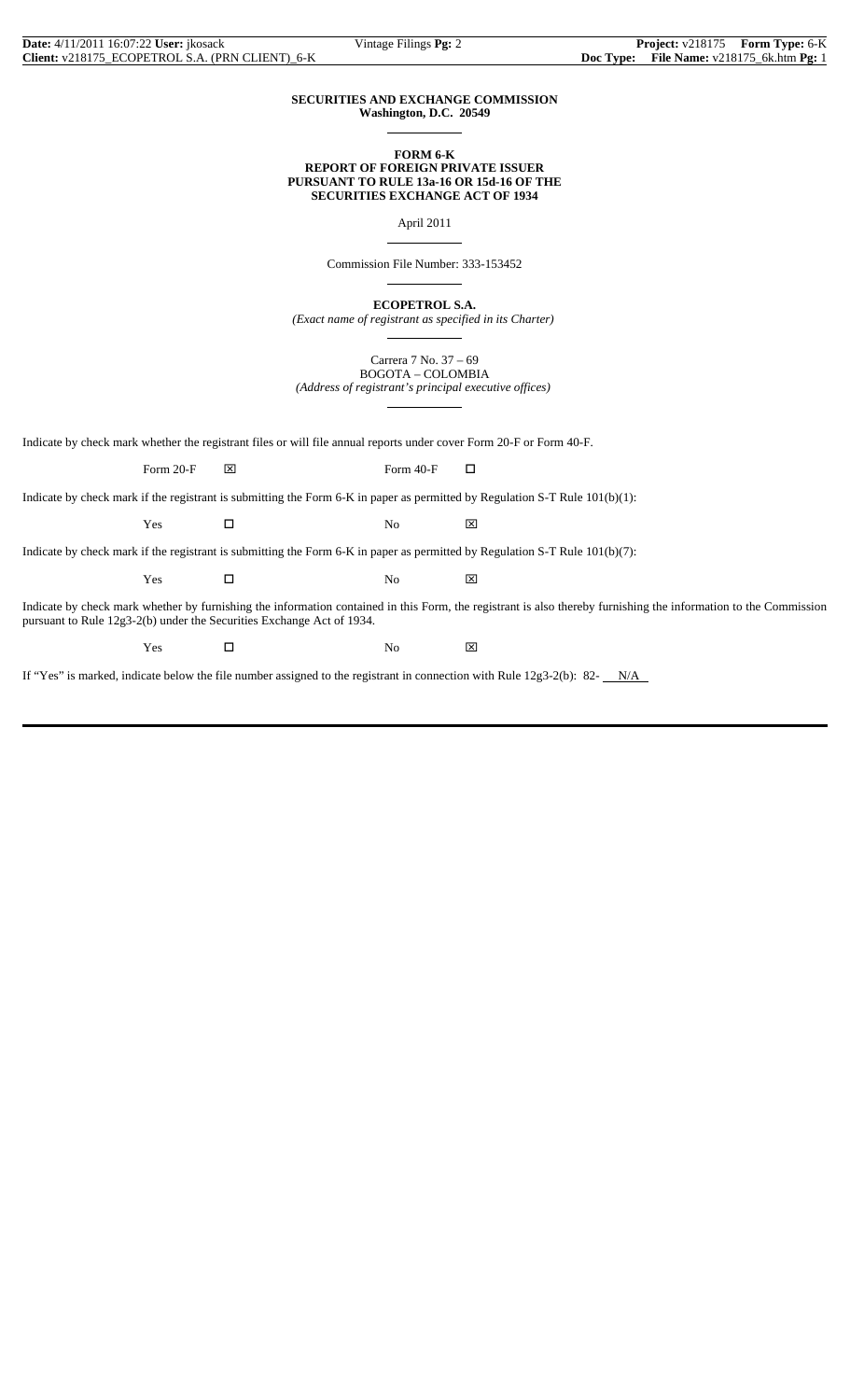2





# **ECOPETROL S.A. DISCLOSES COMUNICATION FROM THE MINISTRY OF FINANCE AND PUBLIC CREDIT**

Bogotá, Colombia, Ecopetrol S.A. (BVC: ECOPETROL; NYSE: EC; BVL: EC; TSX: ECP) ("**Ecopetrol**" or the "**Company**") has received from the Colombian Ministry of Finance and Public Credit press communication No. 16 of April 4, 2011 of the Constitutional Court of Colombia regarding the transfer of 10% of the stocks owned by the nation in Ecopetrol.

The unofficial English translation of the letter and the press release are as follows: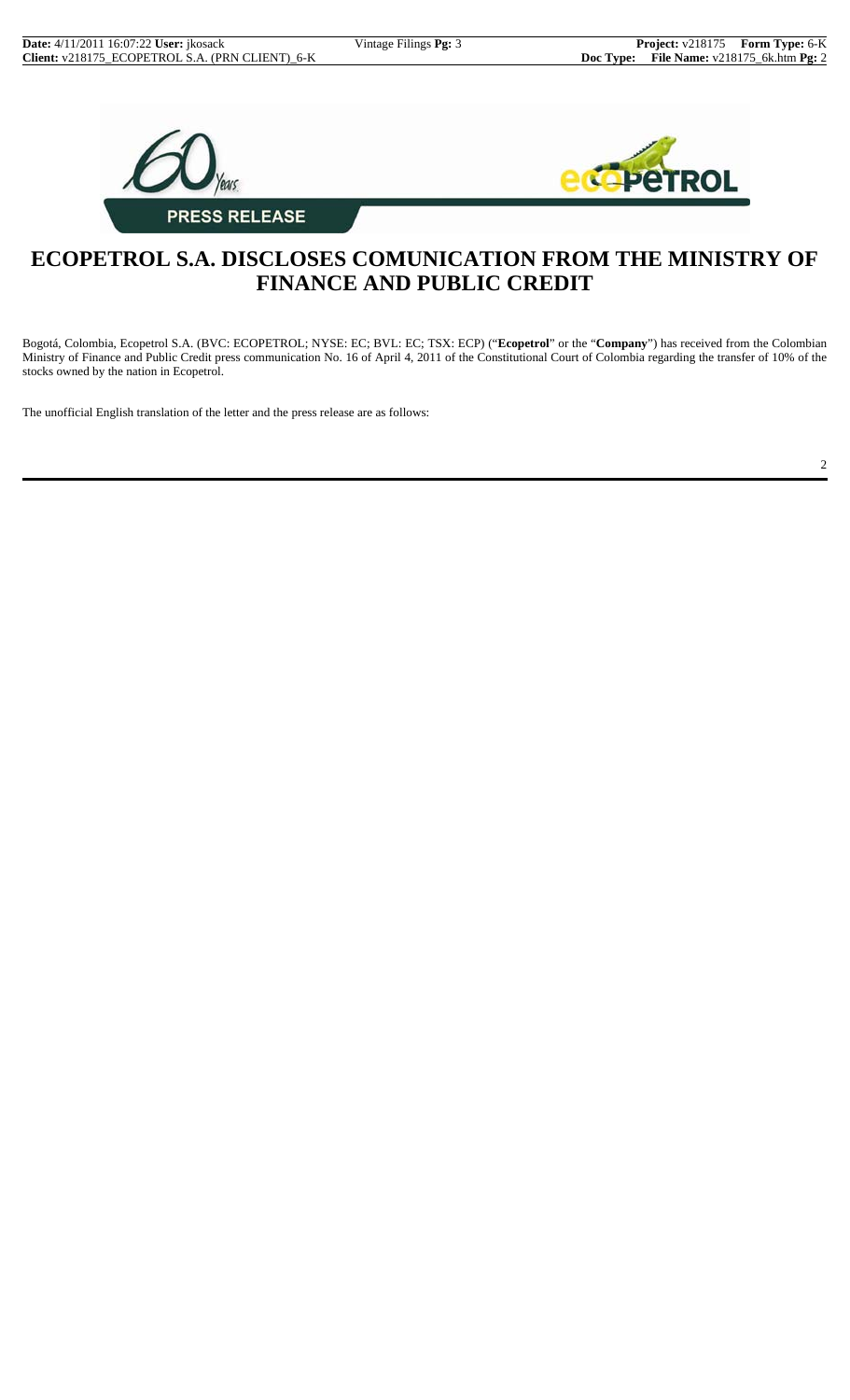

Bogota

Doctor **JAVIER GUTIERREZ PEMBERTHY** President **ECOPETROL S.A.** Carrera 13 No. 36 – 24 Bogota

Re: Constitutional Court News Release

Dear Dr. Gutiérrez:

As a consequence of the information published in the media, I hereby would like to provide for your reference and release to the market the Press Communique No. 16 of April 4, 2011, issued by the Constitutional Court regarding the sale of ten (10%) percent of the Nation's shares in ECOPETROL S.A.

Signed by Dr. Juan Carlos Echeverry Garzon,

Minister of Finance and Public Credit.

Attachments: Press Release containing six (6) pages.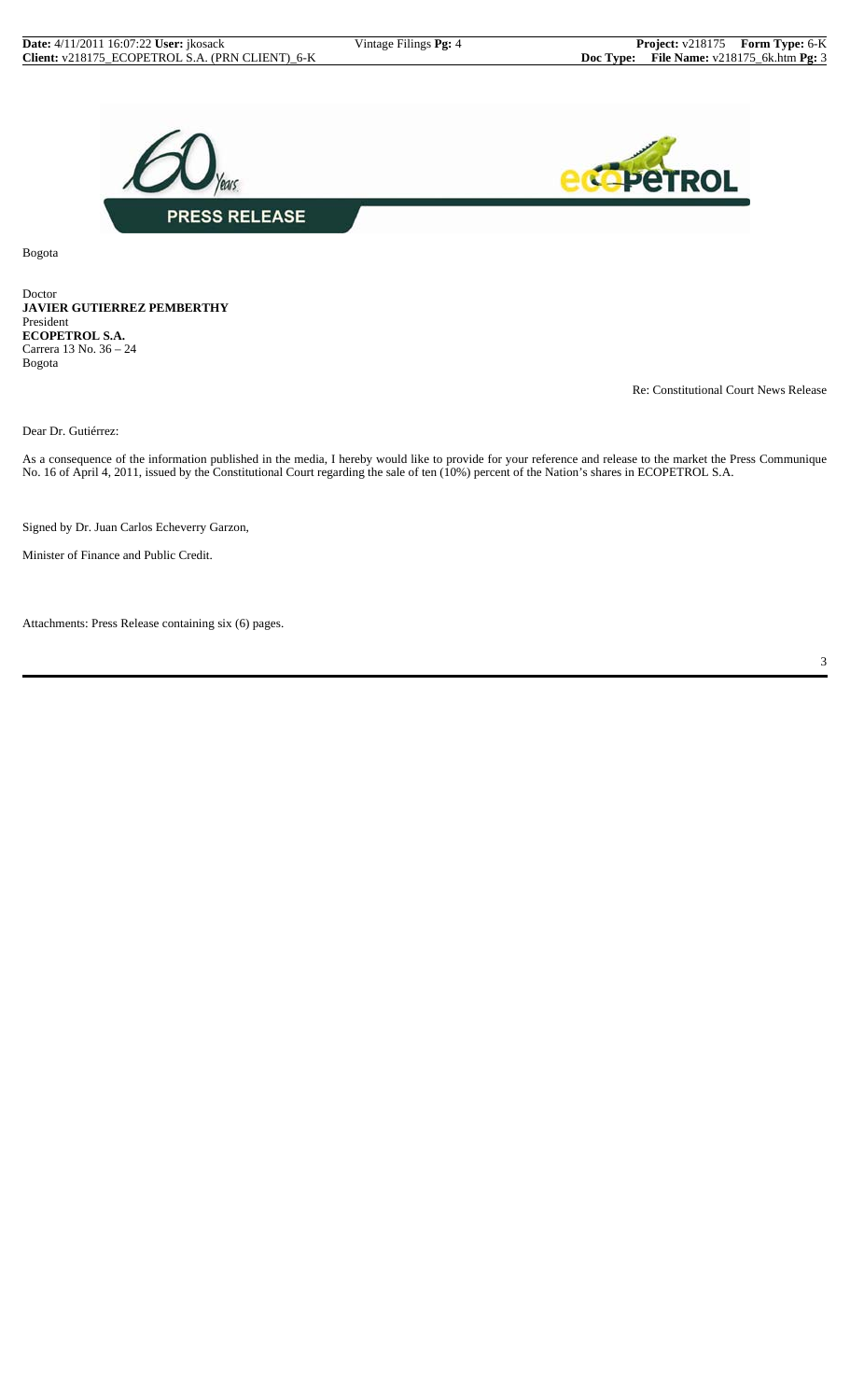



AUTHORIZATION FOR THE NATION TO SELL A PORTION OF ITS ECOPETROL SHARES DID NOT MEET SPECIFICITY AND NEED PRESUMPTIONS DEMANDED OF **ECONOMIC, SOCIAL AND ECOLOGICAL EMERGENCY MEASURES**

 **III. FILE RE-180 - JUDGMENT C-242/11 (April 4)**

M.P. Gabriel Eduardo Mendoza Martelo

**1. Revised Rule**

**DECREE 4820 OF 2010**

**(December 29)**

*Providing for the sale of an equity interest held by the nation in Ecopetrol S.A.*

### **THE PRESIDENT OF THE REPUBLIC OF COLOMBIA,**

In carrying out constitutional and legal powers, in particular, those granted by article 215 of the Political Constitution, pursuant to Law 137 of 1994 and in accordance with Decree 4580 of 2010,

#### **WHEREAS:**

By means of Decree 4580 of December 7, 2010, and based on article 215 of the Political Constitution, the National government declared a state of economic, social and ecological emergency throughout the territory, with the objective of averting a serious public crisis and preventing further consequences;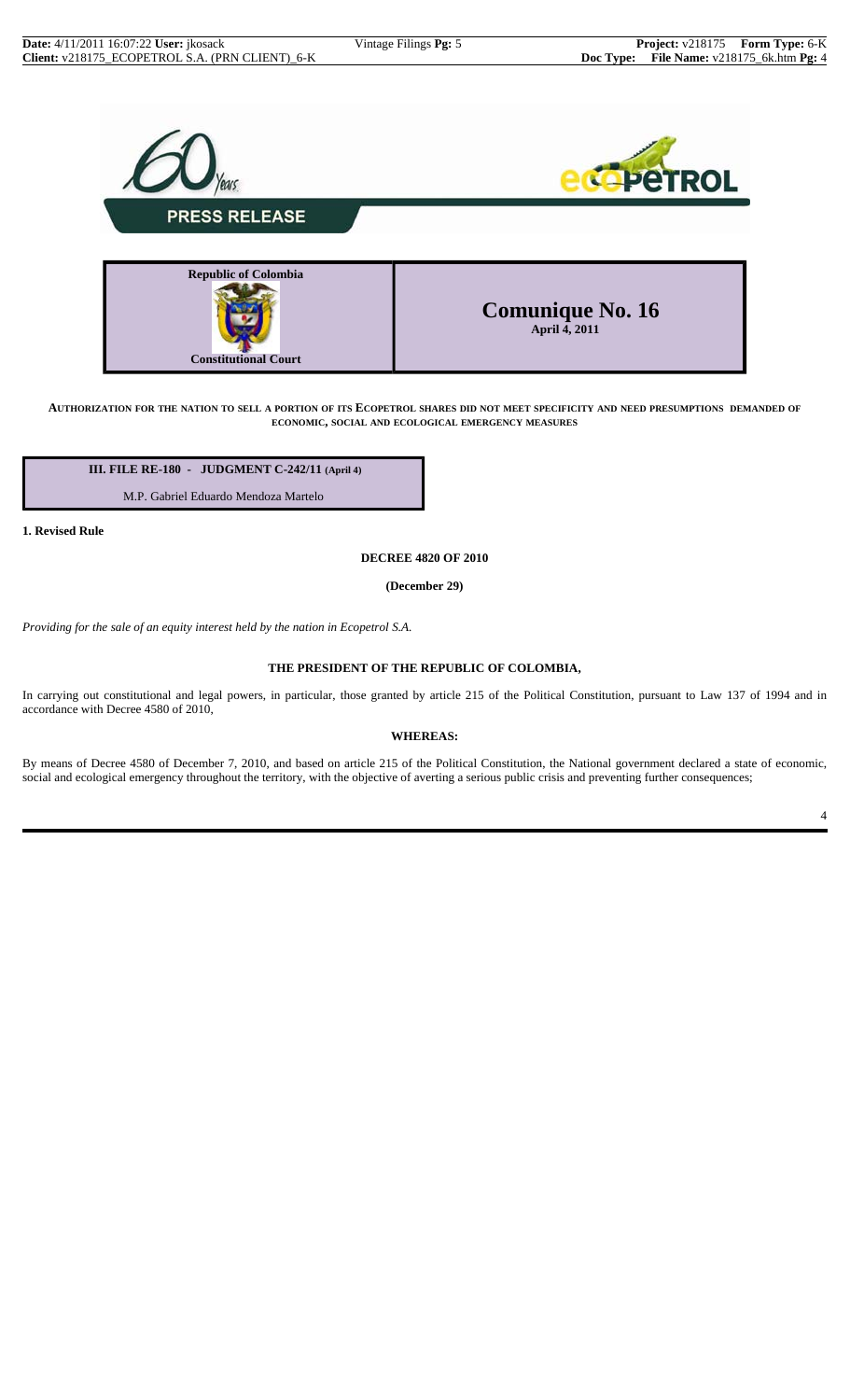



According to the same constitutional law, once a state of emergency has been declared, the President, with the signed consent of all Ministers, can dictate decrees with force of law designed exclusively to avert the crisis and prevent its further consequences;

The serious public calamity has created an insufficiency of ordinary governmental powers making it necessary to adopt legislative measures to avert the crisis and any further consequences;

Numbers 1.6, 3.2, 3.3 and 3.4 of Decree 4580 of December 7, 2010, express, among the reasons for declaring the economic, social and ecological emergency, the insufficiency both of resources for dealing with the effects of the winter flooding, as well as the executive's current legal duties and the need to adopt measures and undertake necessary works for definitively halting this situation, and, subsequently, protecting the people from economic, social and environmental threats such as those that they have occurred;

A major source of financing for the investment required to address the recovery, construction and reconstruction of infrastructure needed because of La Nina phenomenon, as well as to prevent it from causing further consequences once and for all, is the partial sale of the Nation's equity interest in Ecopetrol S.A.

Legal conditions need to be established for the sale of part of the Nation's ownership of Ecopetrol S.A. and a determination made for the allocation of resulting resources;

The provisions of this decree should be expedited without prejudice to Law 1118 of 2006 regarding capitalization of Ecopetrol S.A.

#### **DECREES**

Article 1. The Nation – Finance and Public Credit Ministry, with the intent of addressing the recovery, construction and reconstruction needs stemming from the La Nina phenomenon, can sell its equity interest in Ecopetrol S.A. up to the equivalent of ten percent (10%) of the company's subscribed and paid capital, with the guarantee that the Nation will maintain at least seventy percent (70%) ownership of the outstanding shares, with voting rights by Ecopetrol S.A.

**Paragraph.** The sale referred to by the present article will be carried out without prejudice to the capitalization authorized by Law 1118 of 2006.

**Article 2.** The resources obtained from the transactions authorized by this decree will be transferred by the Public Credit General Office and the National Treasury of the Ministry of Finance and Public Credit to the Adaptation Fund, for recovery, construction and reconstruction, or the entity fulfilling such duty, to the extent that it may be necessary for addressing the needs of the emergency declared by Decree 4580 of 2010, pending compliance with requirements established by the National Government for this purpose.

**Article 3.** *Sale procedure***.** For the purpose of selling shares, the procedure provided for in Laws 226 of 1995 and 1118 of 2006 will be followed, as appropriate.

**Article 4.** The present decree takes effect starting the date of its publication and voids any contrary provisions.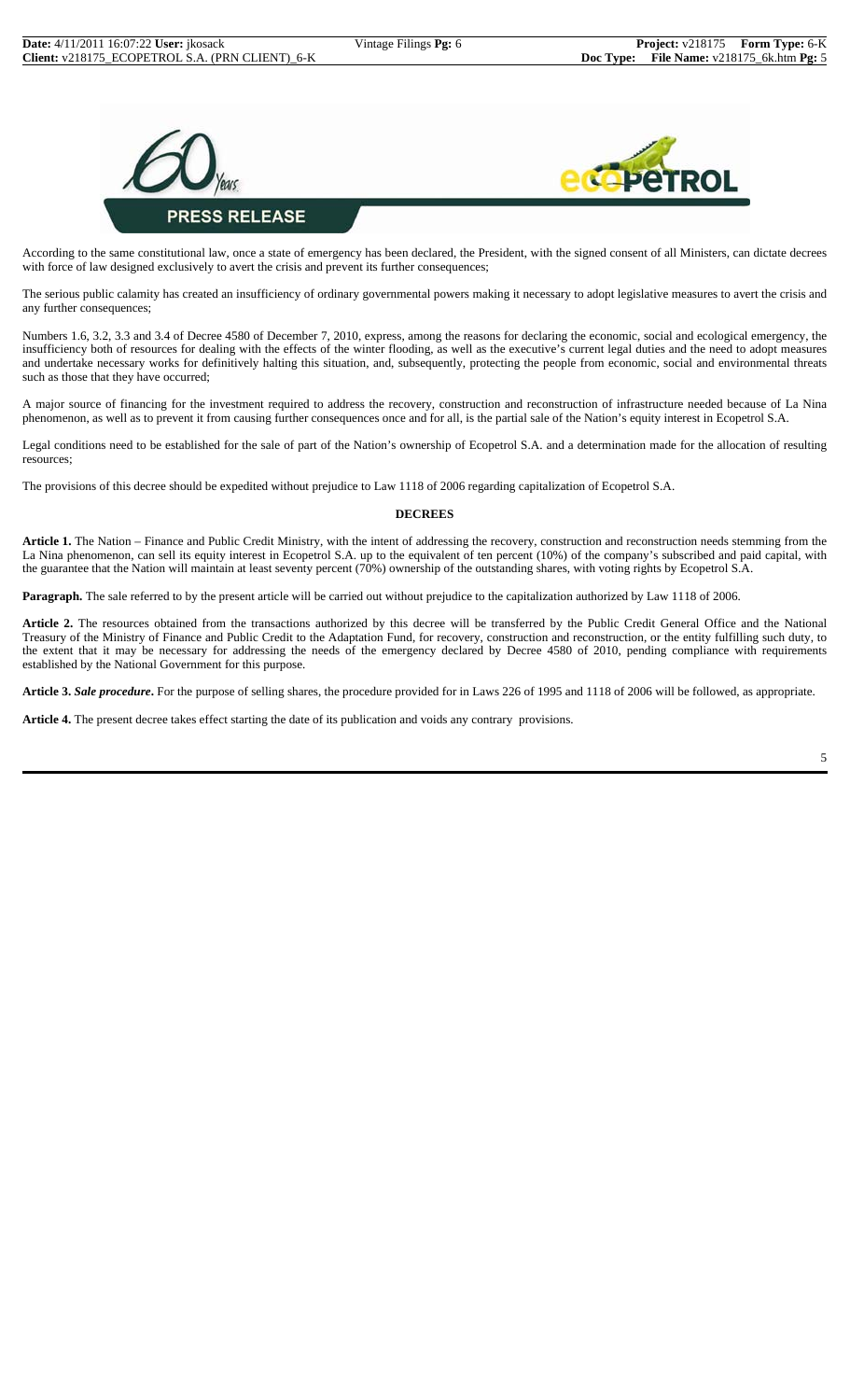

#### **2. Decision**

Declare the **UNENFORCEABILITY** of LegislativeDecree 4820 of 2010, "*Providing for the nation's sale of an equity interest in Ecopetrol S.A."*

#### **3. Basis for the decision**

Initially, the Court found that a general approach to the objective of Legislative Decree 4820 of 2010, designed to authorize the National Government to sell up to 10% of the Nation's equity interest in Ecopetrol in order to help finance the anticipated investment in addressing the recovery, construction and reconstruction of infrastructure as needed in the wake of the damage caused by La Nina phenomenon, as well as any further consequences derived from it, would allow it to be concluded that said decree has a clear correlation to the crisis that led the Government to declare the state of emergency, insofar as one of the considerations of Decree 4580 of 2010, which declared the emergency, concerned insufficiency of ordinary resources for addressing the crisis and the need to find alternate sources of financing.

However, upon analyzing the reasons presented as basis for the measure adopted by Legislative Decree 4820 of 2010, the Court encountered serious questions not only regarding the specificity of the measure, but also the need for it. In fact, in accordance with constitutional jurisprudence, the *specificity* requirement of the measures adopted by the government under the guise of the declaration of the state of emergency, extracted from article 215 of the Letter, implies that they focus exclusively on averting the crisis and preventing further consequences and that they involve matters directly and specifically related to the state of emergency.

In regards to Legislative Decree 4820 of 2010, the Court observed, first, that pursuant to said decree a decision is adopted that, irrespective of its actual correlation with the social, economic and ecological disruption that led to the state of emergency being declared, presents a wider field of action, with some of its components predating the timely events that caused the emergency.

It is clearly apparent that among the reasons for the decree, the Government makes reference to two different types of justifications: on the one hand, the need to face the crisis caused by the winter floods and to prevent any further consequences in the immediate future. Said component involves a humanitarian emergency response as well a set of restoration measures. This emergency dimension manifests itself not only in relation to the events that have already taken place, but also those that are foreseeable in light of deterioration of winter conditions beginning the second quarter of 2011. At the same time, the Government proposes the need to undertake long-term action meant to prevent this type of situation from reoccurring as well as other the occurrence of other natural phenomenon with results similar to or worse than the one that just occurred. This second component is circumscribed in the concept of "*adaptation*," and in order to address it, a window of no less than seven years has been established. The aforementioned situation makes it clear that different types of action are needed and with different timeframes, which is reflected in the phases identified by the Government within the framework of the state of emergency: (i) humanitarian response, (2) restoration and (iii) prevention and reconstruction.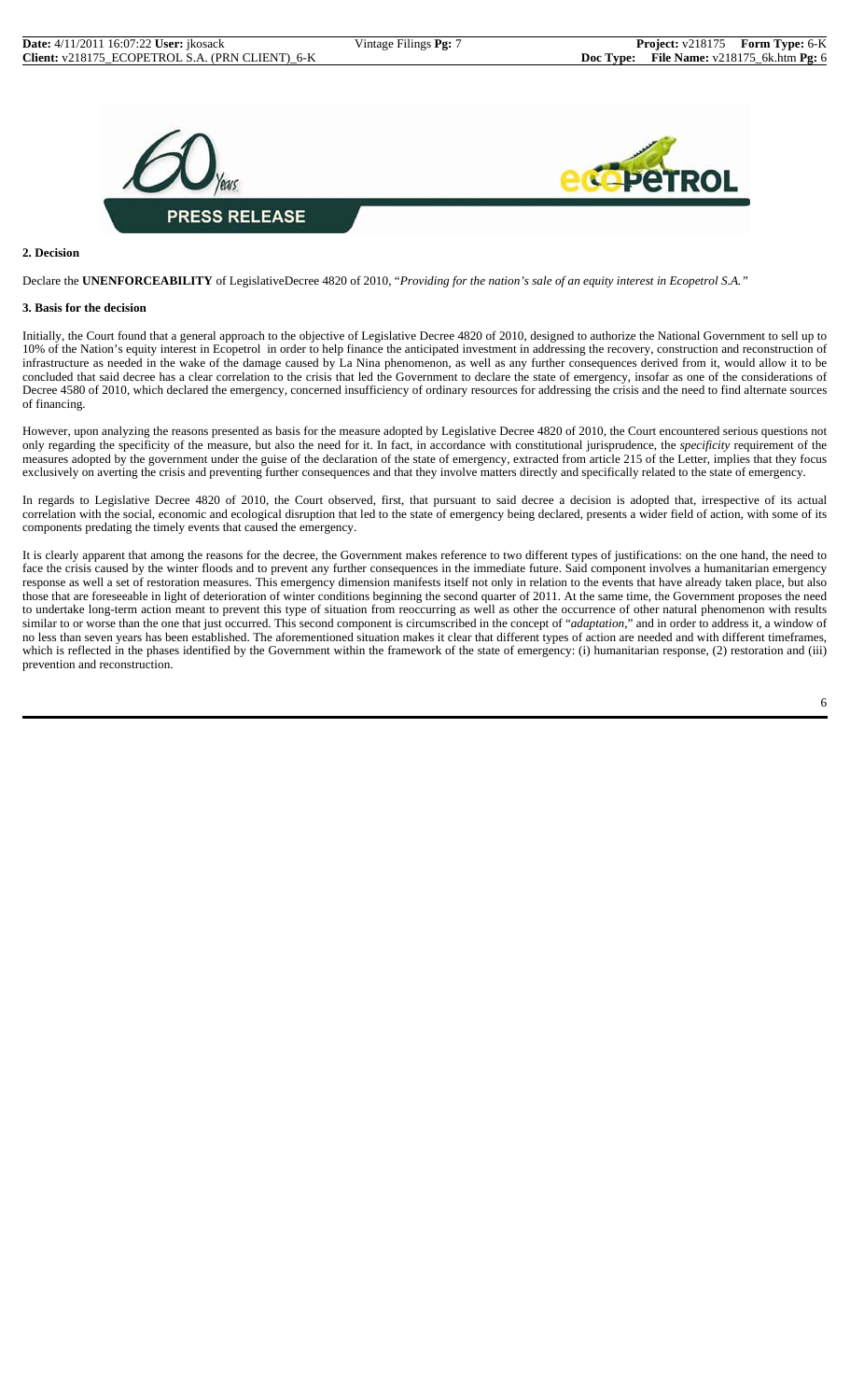



Now, for the Court, a forward-looking examination of the consequences that are certainly linked directly and specifically to the situation that led to the emergency, but whose evolution can manifest itself over a prolonged period of time, calls for approaching the analysis from the standpoint of the need for the measure adopted to deal with the emergency. As previously explained, in our constitutional order, exceptional measures are taken when there are insufficient ordinary mechanisms for facing crisis situations, an insufficiency related in many instances to the time factor given the more or less long period that the adoption of necessary measures would take through ordinary mechanisms. When the effects of the crisis extend into the future for an equally prolonged period of time, consideration of the insufficiency of ordinary measures in relation to those future effects loses ground, to the extent that, from that perspective, the response to it can occur through ordinary means.

In explaining the scope of Legislative Decree 4820 of 2010 in terms of the presumption of the need for the measure, the Legal Secretary of the Presidency of the Republic refers specifically to the two dimensions, the legal and the factual, that, in accordance with jurisprudence, can be identified in it . In this regard, the Court was of the opinion that the considerations presented in regards to the legal need are partially valid given that in order to proceed with the sale of a percentage of Ecopetrol shares that affects the limit set by law for the Government's minimum share, legislative authorization article 150, number 9 C.P. is required, and were it to become of urgent importance in order to address the emergency needs, such authorization must be issued by means of decree with the force of law.

As for the proposal to determine the destination of the resources for addressing the emergency, it was pointed out that although constitutional jurisprudence allows for a specific destination to be assigned to particular revenues by means of emergency decrees, with the exception of the constitutional prohibition on revenues with specific destinations, it remains unclear whether for the objectives of this case, that is, that resources obtained from the sale go toward addressing the effects of the winter floods and preventing further consequences, it is necessary to establish this purpose beforehand by means of legislative decree. What the Constitution excludes is the possibility of establishing, *a priori*, revenues with specific destinations, while it does not prevent, in the course of executing the necessary planning and budgetary instruments, certain resources from being identified by origin that are expected to be used for specific activities through appropriations, with no prejudice to the exceptions foreseen in article 259 of the Constitution.

Legislative Decree 4820 of 2010 stipulates that the results of the sale of Ecopetrol shares be transferred to the Adaptation Fund for the purposes established for the fund, with no provision, as an alternate destination, for defraying the credits authorized by Decree 4703 of 2010. In other words, the resources from the sale of the shares will be allocated to the Adaptation Fund and be used to carry out the purposes of the fund, as soon as they are available and needed, absent the need for the authorization of the sale to be of an urgent nature by means of emergency decrees, which would only be sustainable if such resources were to be used to finance works of an emergency nature.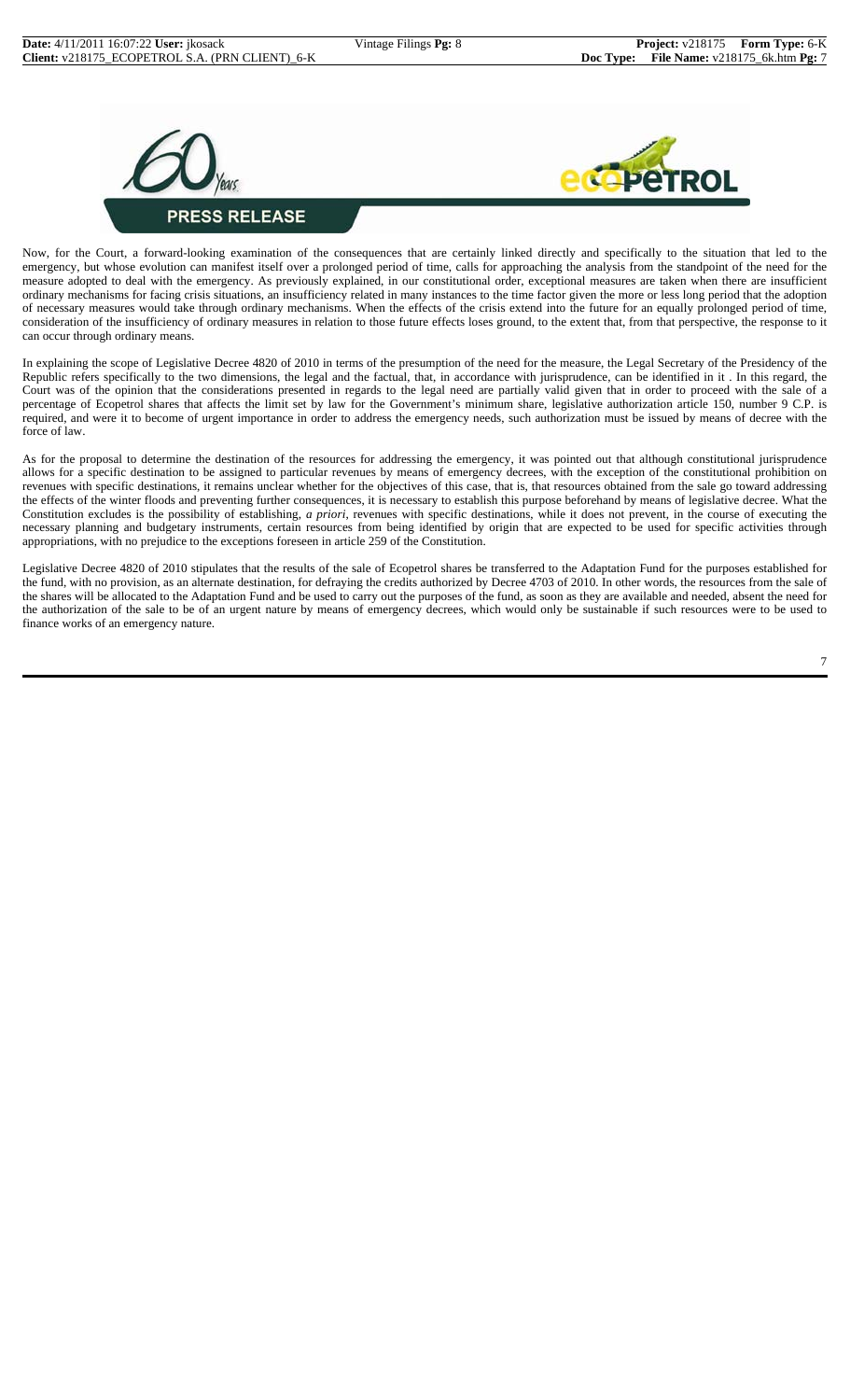



In this way, the Court established that although it is true that, in taking steps to obtain financial resources for addressing the needs of the emergency, Legislative Decree 4820 meets *prima facie* the correlation test, neither in its grounds for decision nor in documentation presented by the government supporting the adopted measure is there a sufficient explanation for making it *necessary* for the authorization for the government to sell up to 10% of the shares that the Nation holds in Ecopetrol to be handled by means of legislative decrees expedited under the state of emergency, given especially that the government had previously ratified a bill with the same purpose, whose procedures could be completed in the first half of 2011, without, according to the timetables for carrying out the sale that were made public, causing further complications for the efforts to address the situation caused by winter and related conditions.

In the Court's judgment, the examination conducted makes it clear that a situation like the one the country is undergoing as a consequence of the La Nina phenomenon, demands that the government act on two distinct levels, one, an emergency, for addressing the crisis and preventing by means of measures taken immediately or in the short term, any prolongation of its consequences. For the Court it is clear that, in this dimension, resources and the ordinary instruments are insufficient, as determined by the Court in Ruling C-156 of 2010, declaring the unenforceability of the decree by means of which the state of emergency was declared. The other level is implementation of the planning instruments designed to deal with the structural changes that have new requirements, as well as the progression of the effects of the crisis in the medium and short terms. In both cases, the Government must adopt response measures; however, given their characteristics, the latter do not meet the emergency criteria either because these are events that lack the supervening requirement and a response to which falls outside the purely structural, or because, despite events being directly related to those that gave rise to the emergency, the amount of time required to address them makes it possible to use ordinary mechanisms without further complicating the immediate response to the emergency and its consequences.

Under these conditions, the Court concluded that the authorization claimed by the government to sell up to 10% of the Nation's equity interest in Ecopetrol (i) does not meet the requirement of *specificity* because the goals of the Adaptation Fund to which the sale results would be transferred focus as a priority on addressing structural phenomena in the medium and long terms, (ii) nor does it satisfy the need requirement because, notwithstanding a general correlation to the events that gave rise to the declaration of the state of emergency, the insufficiency of ordinary measures is not proven, in this case, procedures for a bill, which, having the same objective, already had been presented to the Congress of the Republic for consideration.

#### **4. Dissenting opinion**

Magistrate MAURICIO GONZÁLEZ CUERVO filed his dissenting opinion concerning the unenforceability decision of Legislative Degree 4820 of 2010, which adopted as an emergency measure the sale of a 10% equity interest held by the Nation in Ecopetrol.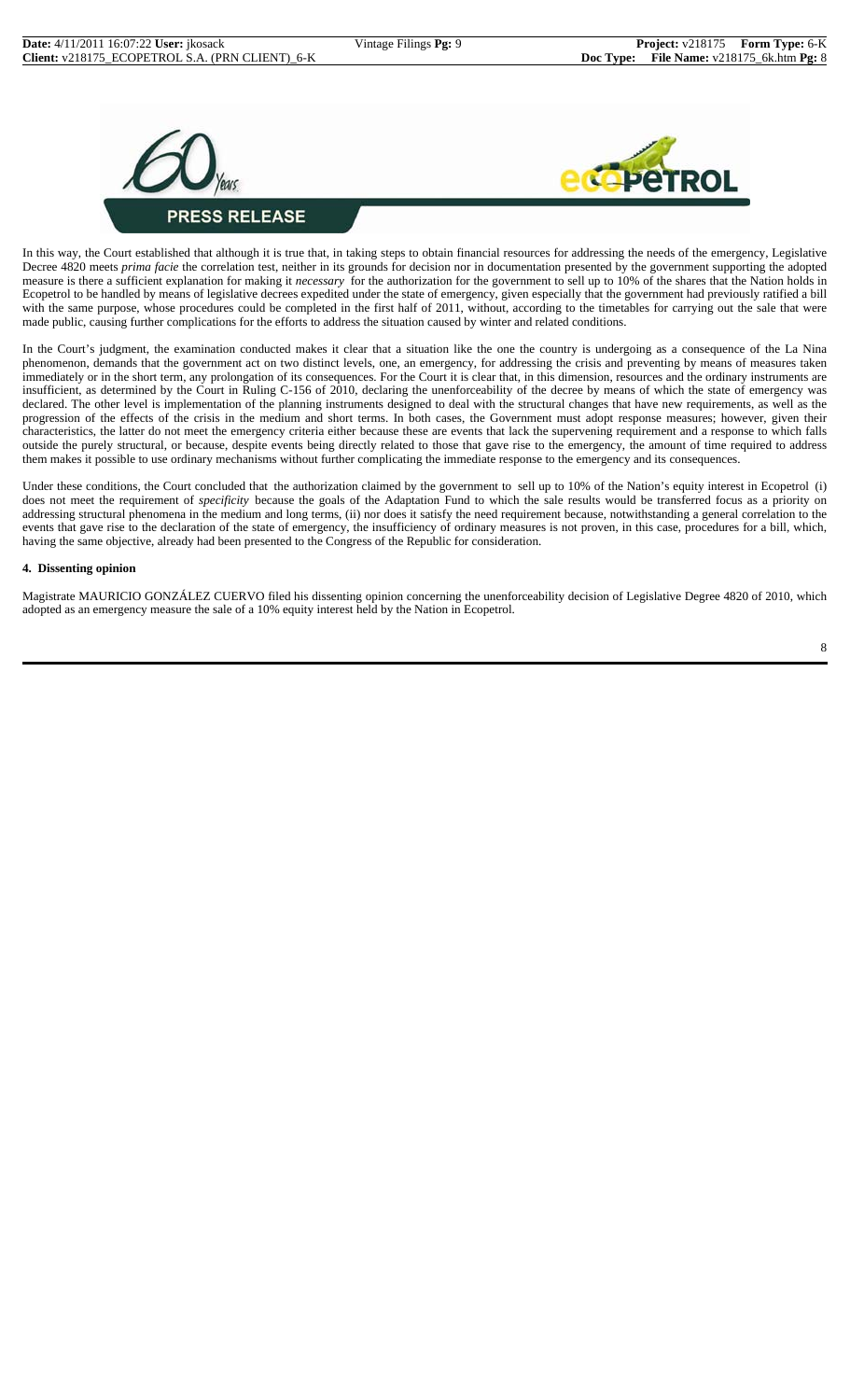



In his opinion, in applying the constitutionality test inherent to the control of exception measures, it was found that Legislative Decree 4820 of 2010 satisfied the requirements of material correlation, especially points 3.7 and 3.12 dealing with the acquisition of resources for the repair and reconstruction of infrastructure works needed to resolve the emergency and prevent further consequences. Thus, it is a proportional measure as far as desired results are concerned when compared to the magnitude of the disaster and the costs of overcoming the consequences of the winter floods, for which there are insufficient resources. In his judgment, the measure falls under the Government's discretionary authority that the Court has granted it in deciding which alternatives to choose in managing and addressing a crisis, without it exceeding the financing needs of the emergency, whose declaration was supported by the Court. As for the alternative ordinary measure, which is presentation of a bill presented to the Congress, he believes that it does not provide any certainty and, if not passed, poses the risk of an essential phase in the reconstruction of areas seriously damaged by La Nina phenomenon not being financed whatsoever. These are costly works that if not undertaken in the short term, will cause the country to again find itself in a disaster of major proportions. Therefore, the Legislative Decree should be declared enforceable as it satisfies the presumptions demanded by the Constitution and statutory regulations.

#### **Bogotá, Colombia – April 8, 2011**

**Contact us for any additional information:**

**Investor Relations Alejandro Giraldo** Phone: +571-234-5190 Email: investors@ecopetrol.com.co

**Media Relations (Colombia) Mauricio Téllez** Phone: + 571-2345377 Fax: +571-2344480 Email: mtellez@ecopetrol.com.co

Website: www.ecopetrol.com.co

*Ecopetrol is Colombia's largest integrated oil & gas company, where it accounts for 60% of total production. It is one of the top 40 oil companies in the world and the fourth largest oil company in Latin America. The Company is also involved in exploration and production activities in Brazil, Peru and the United States Gulf Coast, and owns the main refineries in Colombia, most of the network of oil and multiple purpose pipelines in the country, petrochemical plants, and is entering into the biofuels business.*

*This release contains forward-looking statements relating to the prospects of the business, estimates for operating and financial results, and those related to growth prospects of Ecopetrol. These are merely projections and, as such, are based exclusively on the expectations of management concerning the future of the business and its continued access to capital to fund the Company's business plan. Such forward-looking statements depend, substantially, on changes in market conditions, government regulations, competitive pressures, the performance of the Colombian economy and the industry, among other factors; therefore, they are subject to change without prior notice.*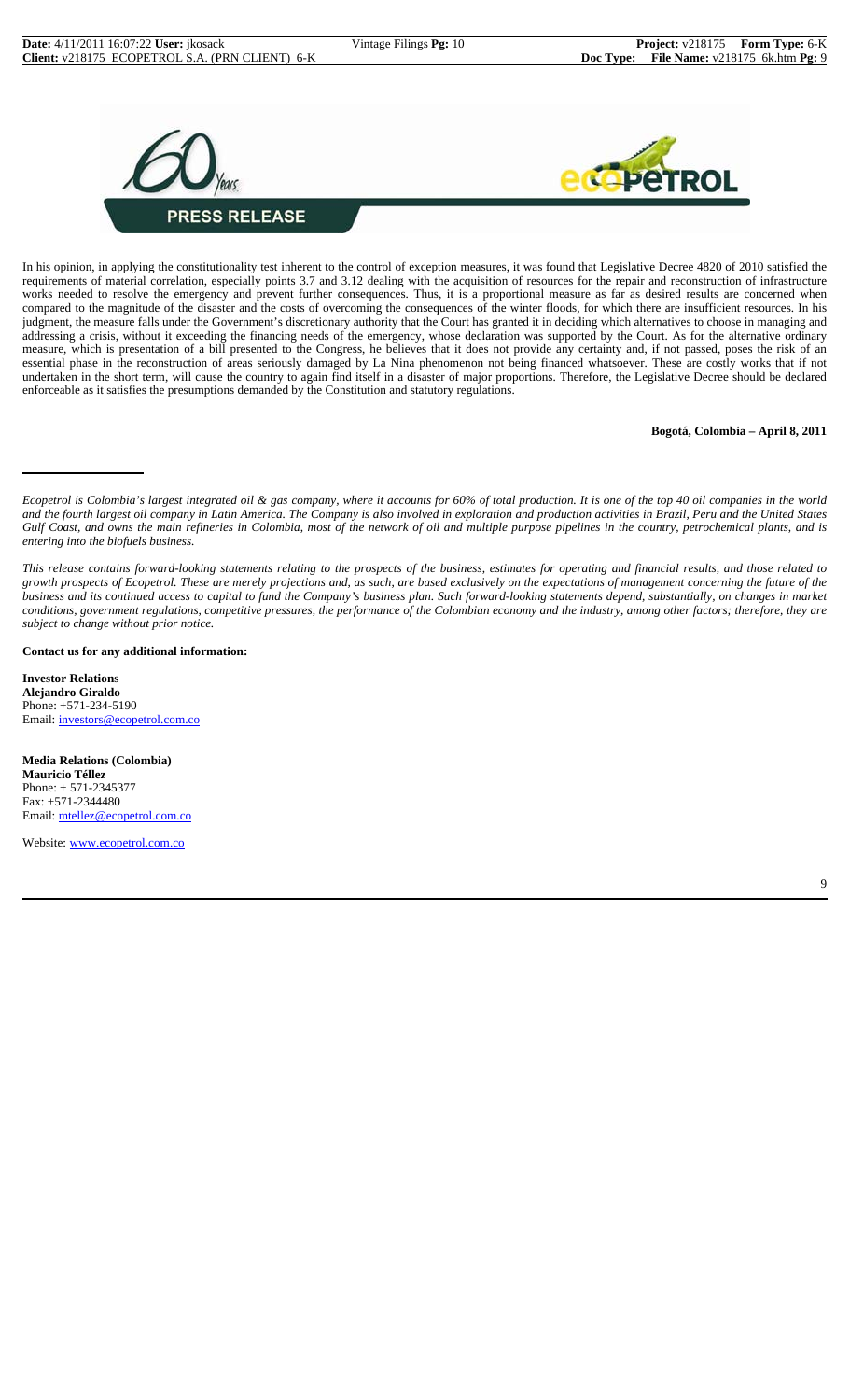| <b>Date:</b> 4/11/2011 16:07:22 <b>User:</b> ikosack | Vintage Filings Pg: 11 | <b>Project:</b> v218175 Form Type: 6-K              |  |
|------------------------------------------------------|------------------------|-----------------------------------------------------|--|
| Client: v218175 ECOPETROL S.A. (PRN CLIENT) 6-K      |                        | <b>Doc Type:</b> File Name: $v218175_6k.htm$ Pg: 10 |  |

## **SIGNATURE**

Pursuant to the requirements of the Securities Exchange Act of 1934, the Registrant has duly caused this report to be signed on its behalf by the undersigned, thereto duly authorized.

Date: April 11, 2011

Ecopetrol S.A.

By: /s/ Adriana M. Echeverri Name: Adriana M. Echeverri Title: Chief Financial Officer